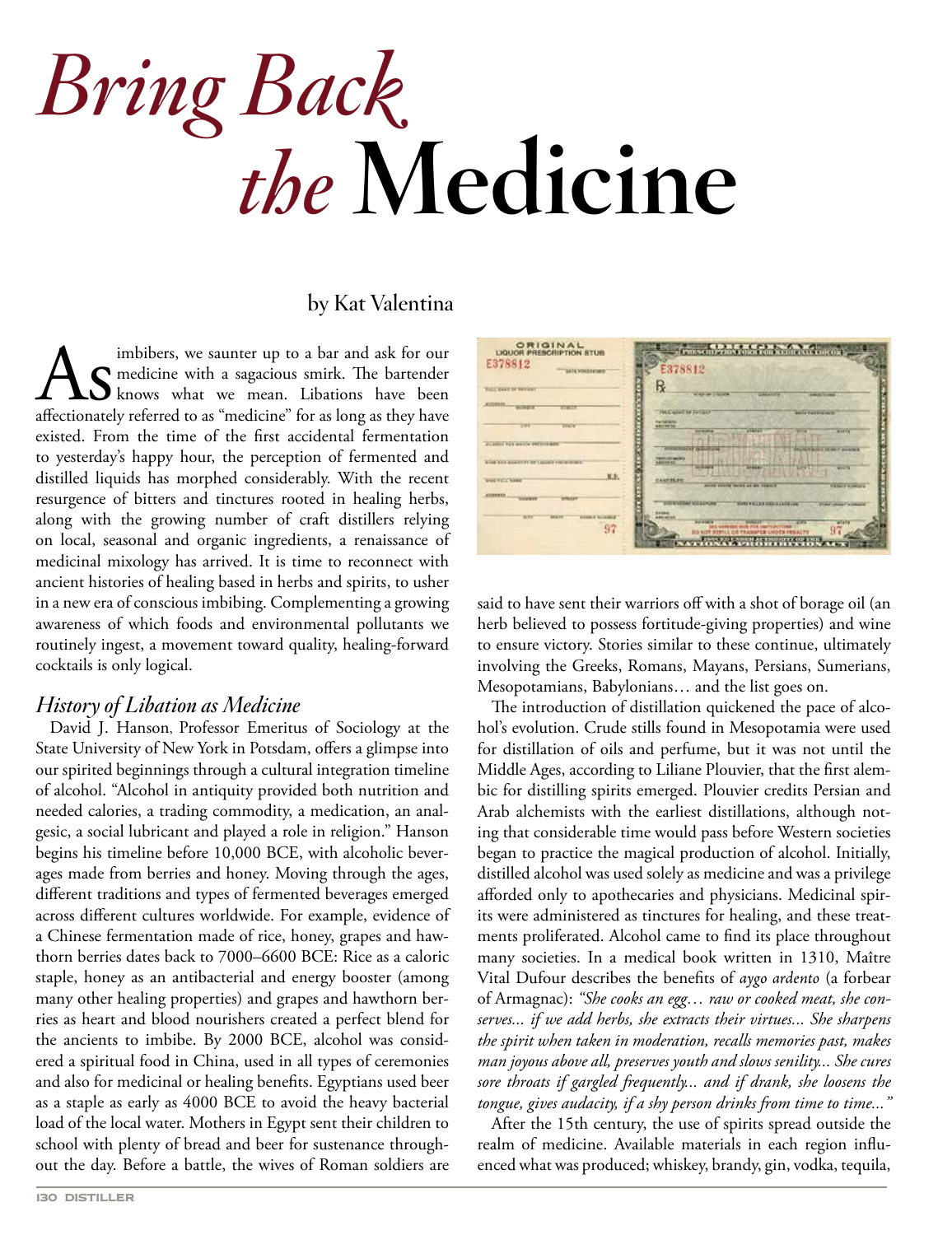*"Alcohol in antiquity provided both nutrition and needed calories, a trading commodity, a medication, an analgesic, a social lubricant and played a role in religion."*

*Anise hyssop, an herb known to lift the spirit*



liqueurs and other alcohols guided the way down the path to where we find ourselves today. Thanks to this emergence, the landscape of fermentation, distillation and mixology are now rich with possibility. Innovation and creativity has sprung to new heights over the last several centuries. Specifically, the current craft-distilling movement brings us to a beautiful place of understanding and incorporating the histories, cultures and purposes of the spirits world.

## *Medicin-al mix-ology*

According to Merriam-Webster's, the word "medicine" has a variety of meanings, including "a substance or preparation used in treating a disease," "something that affects well-being," and "a substance (as a drug or potion) used to treat something other than disease," and (in Native American tradition) "magical power or a magical right." The dictionary also plainly describes "mixology" as "the art or skill of preparing mixed drinks." So, "medicinal mixology" can be thought of as "the study and skillful art of mixing components into one; pertaining to a substance of natural and magical forces that affect well-being."

## *The Medicines*

As distillers, bartenders and imbibers move forward into an emerging wine, beer and spirits paradigm, the question now arises: What does medicinal mixology look like today? What botanicals should be used, and how does "healing" manifest through cocktails? The answer is as vague as the sun is bright.

Each herb, berry, seed and flower may have healing properties… if we don't know what those properties are, it may be because we haven't discovered them yet. There are some common herbs that are abundant and pleasing to the palate, which is a great place to start. Culinary herbs became known as such because they added flavor as well as having a purpose. In Western and Ayurvedic medicine, thyme has been used as an antibacterial, antifungal, antiseptic and decongestant herb. It can be helpful for toothaches as well as indigestion. This is only the beginning of thyme's healing properties. Peppermint is known in the Western world as a stimulant, astringent and circulatory herb, and is reputed to help anxiety, mental leth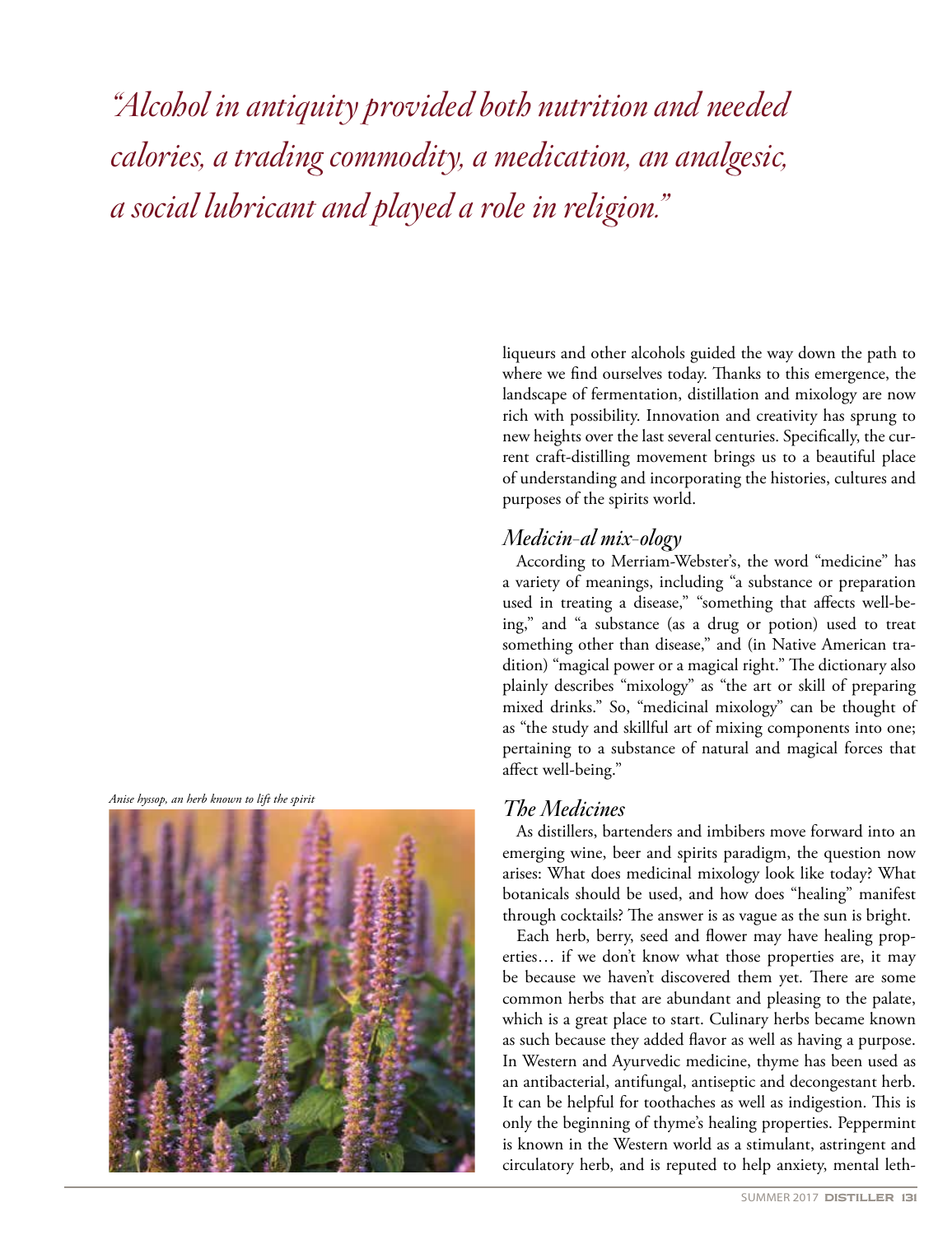argy, nausea and fever. Again, representing only a few of the many benefits, it is a fabulous place to start exploring how the herbs around us can benefit our health. Almost every time you open your door, the Earth has a healing surprise at your feet. I encourage using what is available from your surroundings. For instance, one of my favorite herbs is anise hyssop, which grows heartily in my garden. With a basis in both traditional Chinese medicine and Western medicines, it is an excellent herb for reported symptoms of melancholy, nausea, bloating and edema… and has a fragrance and taste that make me truly happy. For moments when I need an attitude adjustment, I create this cocktail:

## *Anise she said…*

2 oz. **gin** (whichever fabulous craft gin you are making or fond of)

#### 0.5 oz. **lavender honey**

Rub/shake **anise hyssop** (taking a large pinch of dried herb, rubbing between the hands, add into the shaker) 2 bar spoons **anise hyssop-fennel tincture** (a pre-made tincture of herbs and spirit; herb leaves macerated in a highproof spirit for at least three weeks)

Build cocktail in shaker tin. Ice. Stir. Serve up with a garnish of dried Italian sage.

I use honey for most of my sweetening as it benefits the body, unlike sugar, which can definitely harm in large amounts. It is widely recognized through the Western herbal communities that lavender is calming to the nervous system, the anise hyssop is uplifting to the spirit and the fennel and sage are outstanding digestives for most digestion issues. Combinations of herbs and spirits for healing purposes have no limit; every day the possibility of discovering new ways to imbibe in a medicinal way is growing. Books for herb reference that utilize Western, Ayurvedic and traditional Chinese knowledge are available and useful. As many individuals are becoming cognizant of each element of their health and existence, medicinal mixology offers a new way to view the world of spirits and cocktail creation.

## *For Example…*

To stimulate creativity in building a medicinal mixology styling of cocktails, let us look at three common ailments and the botanicals that can soothe. Many people are familiar with standard herbs used for the three symptomatic maladies listed below, so I chose to showcase herbs deeper in the herbal world.

# *Digestive Unease*

People associate herbs such as fennel or anise with easing the digestive system, and both are excellent for this purpose. A slightly less-known option for stomach soothing comes in the form of a flower: For poor and sluggish digestion, the rose offers relief in a beautiful way.



*Anise she said… cocktail*

*MEDICINAL continues on page 134*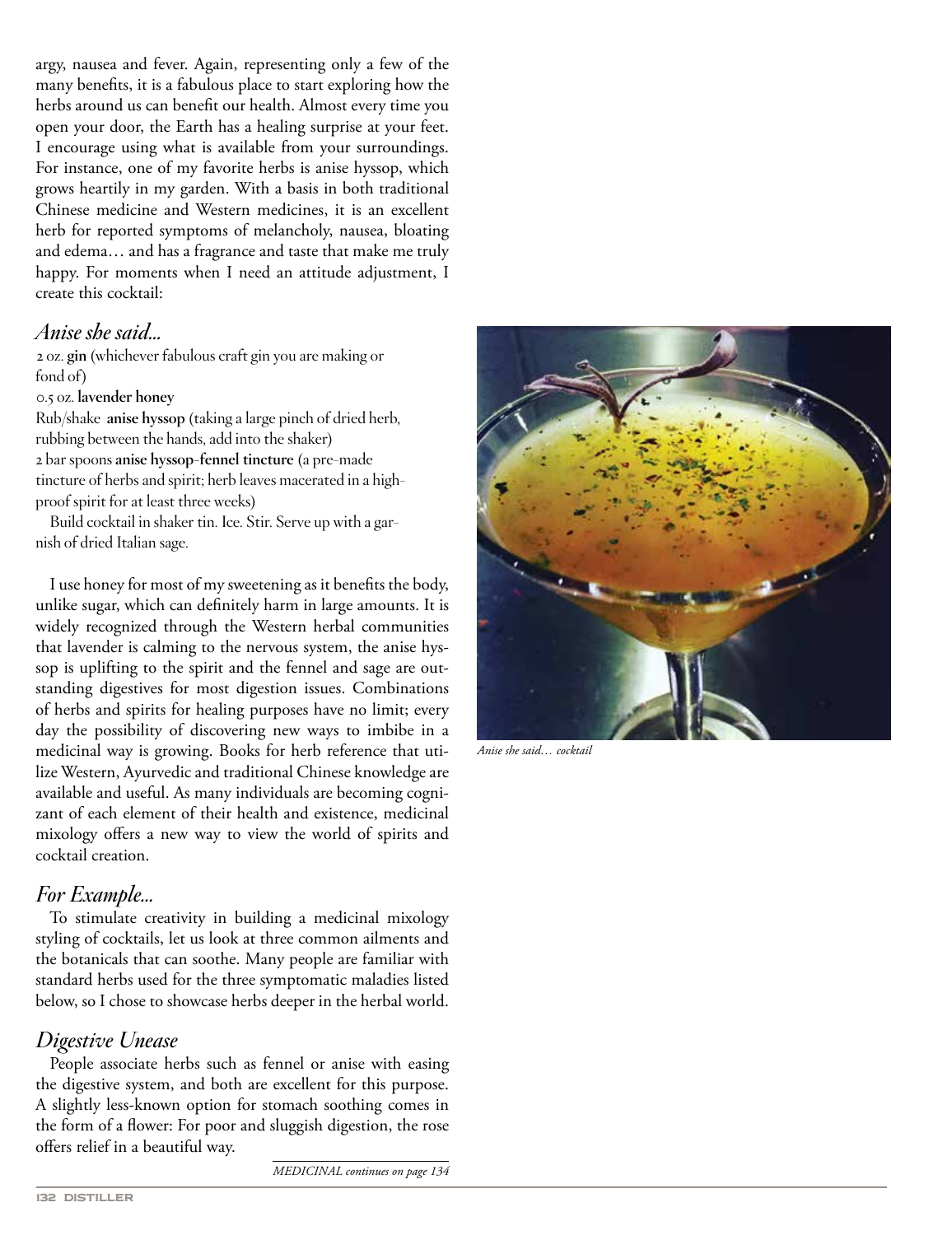Throughout many cultures worldwide, rose is thought to assist with anxiety, heartache and headache. Combining rose with lavender is said to increase the relaxation of the body and allow the digestive process to regulate itself. In the following cocktail, indigestion gets attacked from all four sides with double doses of lavender and rose.

# *Ingrid Bergman, 'nuff said…*

## 2 oz. **gin**

#### 1/2 **lemon**

0.5 oz **lavender honey** (1 part honey: 2 parts water, lavender buds brought to just about a boil, then gently simmered until the lavender is integrated)

#### 1 egg white

0.25 oz. **Ingrid Bergman rose tincture** (a substantial amount of Ingrid Bergman rose petals macerated in high-proof spirit for at least three weeks).

Ingrid Bergman roses are winter hardy, disease resistant and produce large fragrant flowers, which makes this particular variety a great choice for tinctures.

#### 7 drops of **lavender bitters**

Rinse a coupe glass with rose water. Build the cocktail in a shaking tin, except for the bitters. Dry shake the cocktail until egg white is frothy. Add ice and give it a few more shakes. Pour lovingly into the glass and add bitters. Garnish with a cut lavender stalk. Say goodbye to your sluggish digestion.

# *Liver Health*

Need I say more? Distillers, bartenders and imbibers alike can all appreciate the need for a liver restorative, returning the body to optimal liver function. Used in traditional Chinese medicine and Western herbalism, this one herb not only soothes the liver, but is reputed to regenerate liver cells. With milk thistle, an incredibly powerful herb, its seeds are the part of the plant that contains the medicine, not the prickly leaves or beautiful purple flower. Along with milk thistle for healing, the bittering herbs (gentian, hyssop, wormwood, hops, etc.) found in bitters detoxify the liver. If that wasn't enough, lemon verbena is thought of as an immuno-booster, assisting the body to jump up and activate healing. The following recipe is designed for all those in need of a little extra liver love.

# *Drunk in Society*

2 oz. **gin** (Yes, gin again. The botanicals can add extra benefit to complement the root medicine.)

0.5 oz. **mint honey** (1 part honey: 2 parts water, peppermint leaves brought just to a boil and then simmered until mint is absorbed)

Rub/shake of **dried lemon verbena**

4 drops of **milk thistle tincture** (macerated from the seeds and high-proof spirits, or bought from a health-food store) 7 drops **cocktail bitters**

Build cocktail in shaker tin. Ice. Stir. Pour into a coupe. Garnish with a dried society garlic flower.



#### *Drunk in Society cocktail*